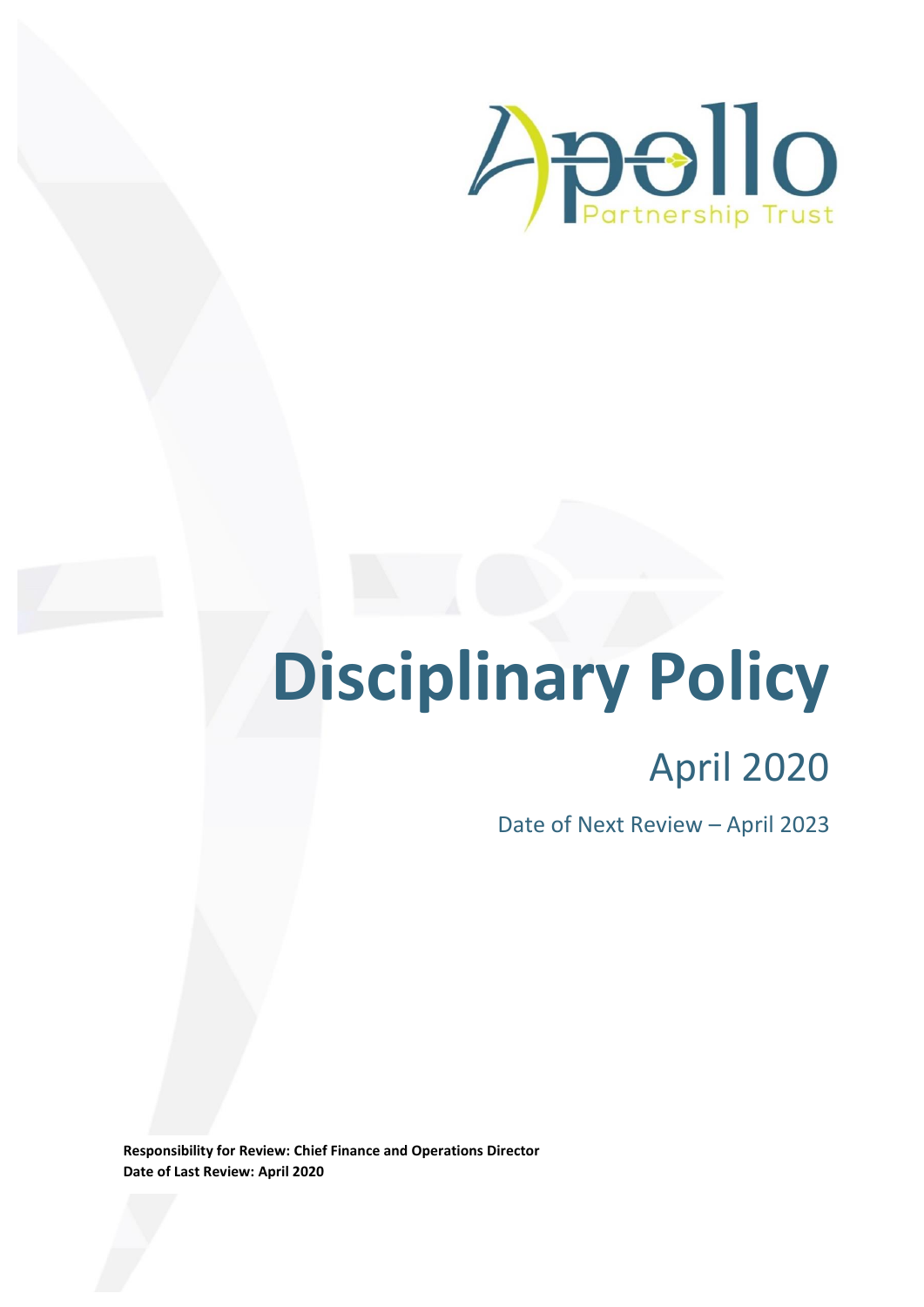This policy applies to all staff including the Headteacher based at each school within the Apollo Partnership Trust and should be read in conjunction with the associated Disciplinary Guidance.

For the purposes of this policy, Headteacher/Head of School will be referred to as Headteacher.

In accordance with the Apollo Partnership Trust's Scheme of Delegation and Articles of Association, application of this policy is devolved to individual Academies within The Trust, unless otherwise stated. The constitution of formal panels is determined by the Trust's Scheme of Delegation.

This policy does not form part of employees' terms and conditions of employment and therefore may be subject to change at the discretion of the Trust.

#### **1.0 Scope and purpose**

The purpose of this policy is to ensure that all employees achieve and maintain satisfactory standards of conduct and behaviour. It also provides a fair and consistent method of dealing with alleged failures to observe these standards.

#### **2.0 Safeguarding**

Any allegations of misconduct that involve potential safeguarding issues will be dealt with in accordance with 'Keeping Children Safe in Education – statutory guidance for Schools and Colleges' and each school's safeguarding policy. If an allegation is in any way connected to the safeguarding of children then a referral will be made to the Disclosure & Barring Service (DBS) at the appropriate point in the process and in addition, to the Teaching Regulation Agency (TRA) (for Teaching staff). Information provided by the Police or other agencies (e.g. investigation outcome, statements) will be shared with the employee, unless specifically advised otherwise, particularly if this information will form part of the management case at a subsequent disciplinary hearing

#### **3.0 Investigating Officer**

**3.1** An "Investigating Officer" will be appointed to investigate the alleged misconduct and will either be:

- The Headteacher/employee's Line Manager
- An alternative Manager, Governor or Trustee within the Trust or an externally commissioned Investigating Officer
- **3.2** On completion of the Investigation, the Investigating Officer will:
	- Decide whether there is sufficient evidence to take disciplinary action (where appropriate) or
	- Report their findings and investigations back to a Commissioning/Decision Making Manager, who will then decide how to proceed with the case.

**3.3** The Headteacher/Governor will only be the Investigating Officer in circumstances where they will not be responsible for making any decisions about a potential dismissal or other sanction.

#### **4.0 Initial Discussion**

**4.1** In cases of misconduct *(see Appendix A)*, the appropriate manager may make initial enquiries about the incident/concern. The purpose of this discussion is to ascertain the employee's immediate response to the concern(s) and to establish the facts to determine whether any further action (e.g. further investigation or suspension) is required. It is important to note that this meeting is not a Formal Investigatory Meeting but a conversation regarding the concern(s) and forms part of day to day management.

**4.2** The potential outcomes of the conversation are:

a) No further action is necessary

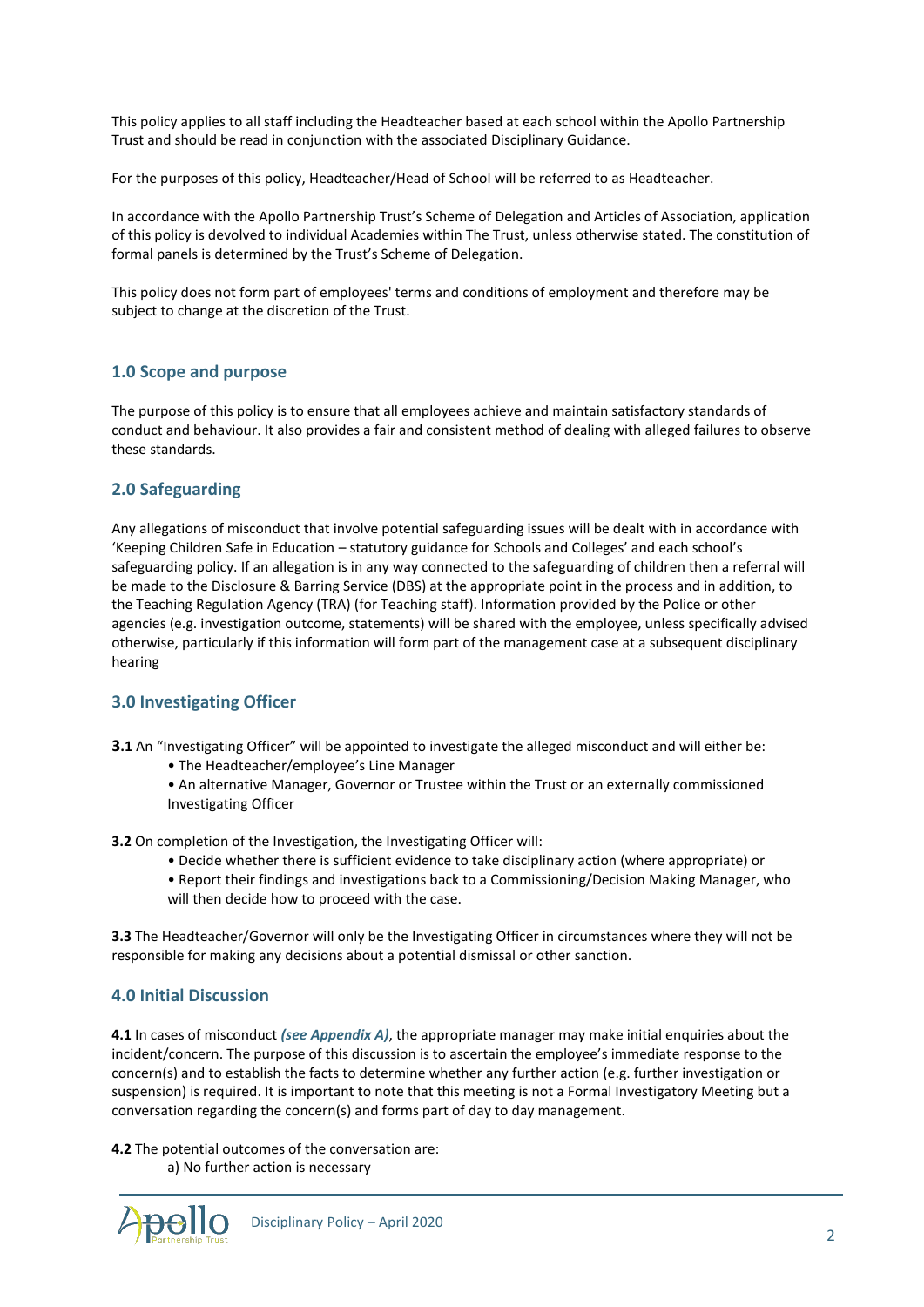b) Deal with the matter informally, i.e. good practice discussion/expectation letter, mediation, training

c) Refer the matter to a Formal Investigatory Meeting (possibly including suspension of the employee).

**4.3** In cases where gross misconduct *(see Appendix B)* is alleged, the manager may bypass the initial discussion meeting and progress directly to a Formal Investigatory Meeting

#### **5.0 Suspension**

**5.1** Suspension is not a disciplinary penalty. It will not pre-determine in any way the outcome of any investigation. Employees may be suspended at any stage during the investigation process; the duration of suspension will be kept to a minimum.

**5.2** Suspension will only be considered if there are concerns about the employee remaining in the work place and will be kept under regular review. The reason for the suspension (i.e. due to the seriousness of the concerns) will be made clear to the employee and confirmed in writing.

#### **6.0 Formal Investigatory Meeting**

**6.1** No formal disciplinary action will be taken until the matter has been fully investigated which includes the employee attending a Formal Investigatory Meeting. Before meeting with the employee, the Investigating Officer should be clear on the terms of reference, make enquiries regarding the concerns, which may include interviewing witnesses, and present evidence to the employee at the Formal Investigatory Meeting.

**6.2** At least 5 working days' notice will be given for this meeting and the employee has the right to be accompanied by a work colleague or Trade Union representative. The letter will outline the nature of the concerns. Notes will be taken at this meeting and a copy sent to the employee.

#### **6.3 At the meeting the Investigating Officer will:**

- Make clear to the employee what concerns have been raised
- Ask the employee to respond to the concern(s) against them

• Warn the employee that the matter may result in a formal disciplinary hearing at which they will

have the right to be accompanied by a work colleague or Trade Union representative

• Interview/obtain signed statements from witnesses following the employee's evidence (if applicable).

#### **The employee will:**

- Respond to the allegations/questions
- Produce evidence that supports their position
- Provide the names of witnesses (if applicable).

**6.4** The Investigating Officer will collect all the evidence and consider whether there is a case to answer. The potential outcomes of the investigation are:

a) No further action is necessary

b) Deal with the matter informally, i.e. good practice discussion/expectation letter, mediation, training

c) Refer the matter to a formal disciplinary hearing (possibly including suspension of the employee).

**6.5** Where the investigating Officer has been commissioned externally or does not have the authority to make such decisions, they will present their report back to the Commissioning/Decision Making Manager who will then decide how the case will proceed.

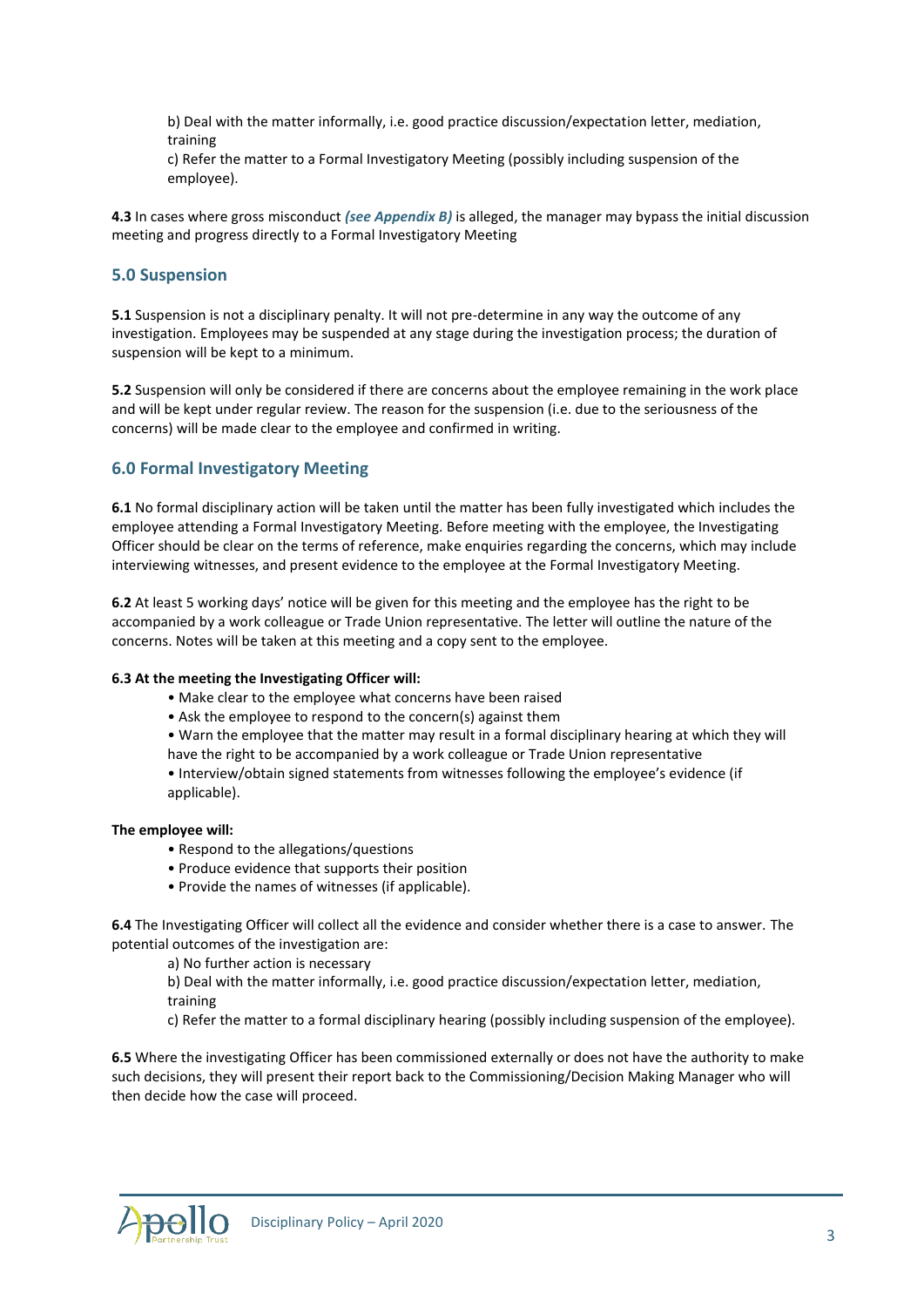#### **7.0 Disciplinary Hearing**

**7.1** At least 5 working days' notice will be given to attend a formal hearing in which the employee will be informed of the reasons for the hearing and their right to be accompanied by a work colleague or Trade Union representative. If applicable, the letter will state that a potential outcome of the hearing is dismissal. Employees will also receive copies of any relevant documentation that will be used as evidence. Employees will be given an opportunity to provide evidence. Notes will be taken at the hearing and a copy sent to the employee. For the format of the hearing refer to the Hearing Guidance for Academies.

**7.2** The following outcomes are available to the panel or delegated person dependent on the seriousness of the offence:

- a) No further formal action is necessary
- b) First written warning (which will remain on file for 6 months)
- c) Final written warning (which will remain on file for 12 months)
- d) Dismissal (with or without notice).

**7.3** Employees will be dismissed with notice except in the case of gross misconduct. In the case of gross misconduct, the employee will be summarily dismissed with no notice.

**7.4** The employee will be notified in writing of the outcome of the hearing. If the outcome is dismissal, the letter will include the reason for the dismissal and the date this is effective from. The letter will also include details of the employee's right to appeal.

#### **8.0 Dismissal**

Once the panel or delegated person has decided that the employee will be dismissed, this will be confirmed in writing to the employee including the date employment will be terminated. The panel will also confirm whether the dismissal is with notice or, in the case of gross misconduct, without notice.

#### **9.0 Right of Appeal**

Individuals will have the right to appeal the decision, and appeals are to be made in accordance with the Trust's Appeal Policy.

#### **10.0 Case Referral**

Where a teacher/Headteacher is dismissed for misconduct or resigns prior to the completion of the disciplinary process, the Investigating Officer or panel/delegated person may consider making the appropriate referral to the Teaching Regulation Agency in accordance with the TRA's "Teachers Misconduct: Disciplinary procedures for the teaching profession" document (updated April 2018) which sets out the procedures for the regulatory systems relating to teacher misconduct.

#### **11.0 The Disclosure & Barring Service (DBS)**

**11.1** If the allegation against any member of staff (both Teaching and Support staff) is in any way connected to the safeguarding of children, a referral will be made to the Disclosure & Barring Service (DBS) by the Designated Safeguarding Lead in conjunction with the Investigating Officer.

**11.2** If misconduct and safeguarding are both involved, a referral will be made to both the DBS and the TRA

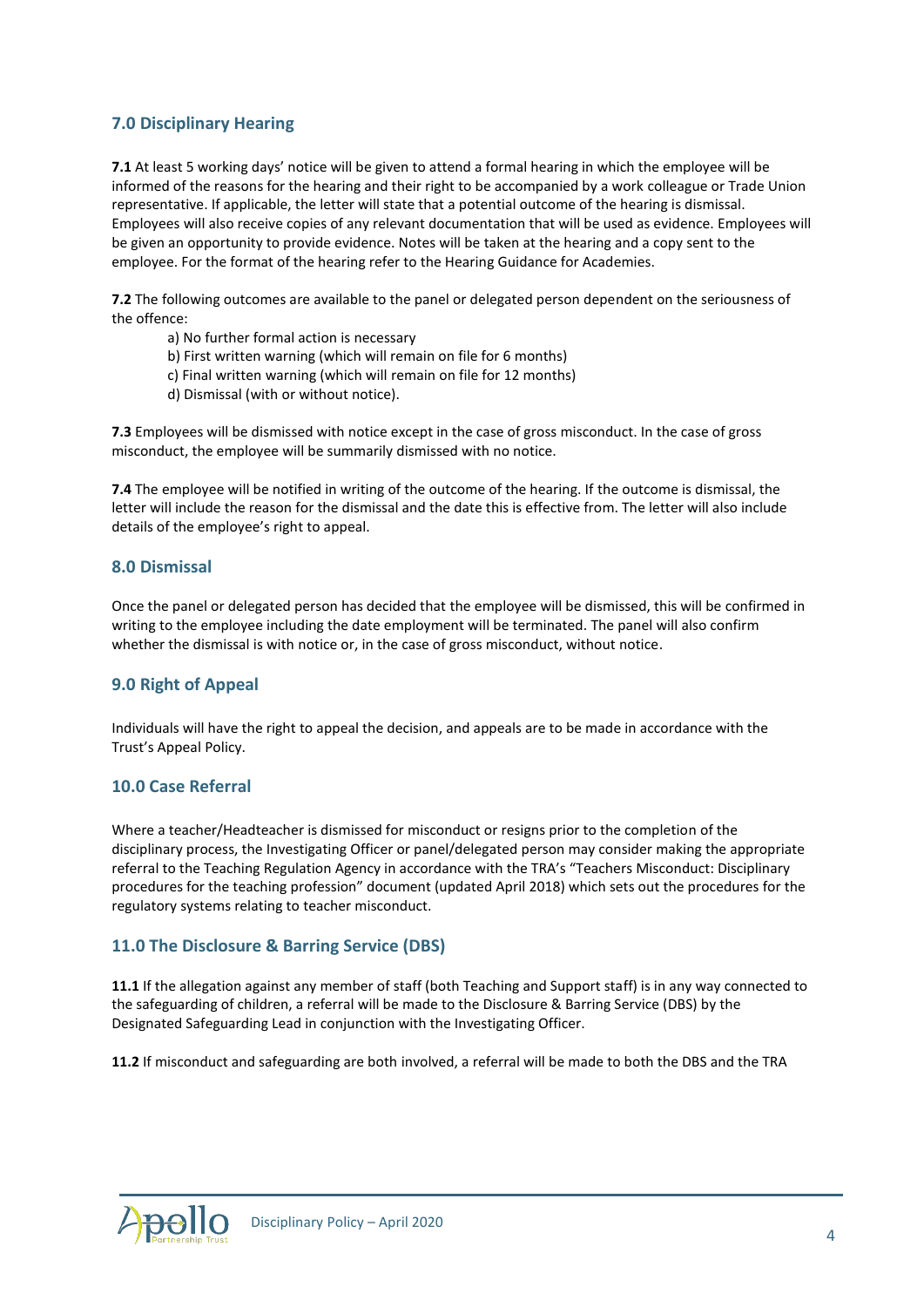### *Appendix A*

#### **Examples of Misconduct**

The following list is not exhaustive but gives examples of offences which may amount to misconduct:

- Persistent bad timekeeping
- Unauthorised absence from work
- Failure to follow reporting procedures
- Damage to school property
- Failure to follow policies and procedures
- Abusive or disruptive behaviour
- Minor breaches of Health and Safety regulations
- Misuse of school facilities
- Insubordination
- Failure to exercise proper control or supervision of students
- Undertaking unauthorised employment
- Failure to comply with the procedure for the notification of sickness absence
- Improper behaviour or conduct towards colleagues, parents or members of the public
- Unreasonable refusal to follow a management instruction
- Showing inappropriate information/footage to students which is outside of the curriculum
- Complaints from parents that have been upheld on balance of probabilities
- Inappropriate use of social media which may affect your role in the school
- Smoking on school premises (including company vehicles)

Serious examples of any of the above may amount to gross misconduct.